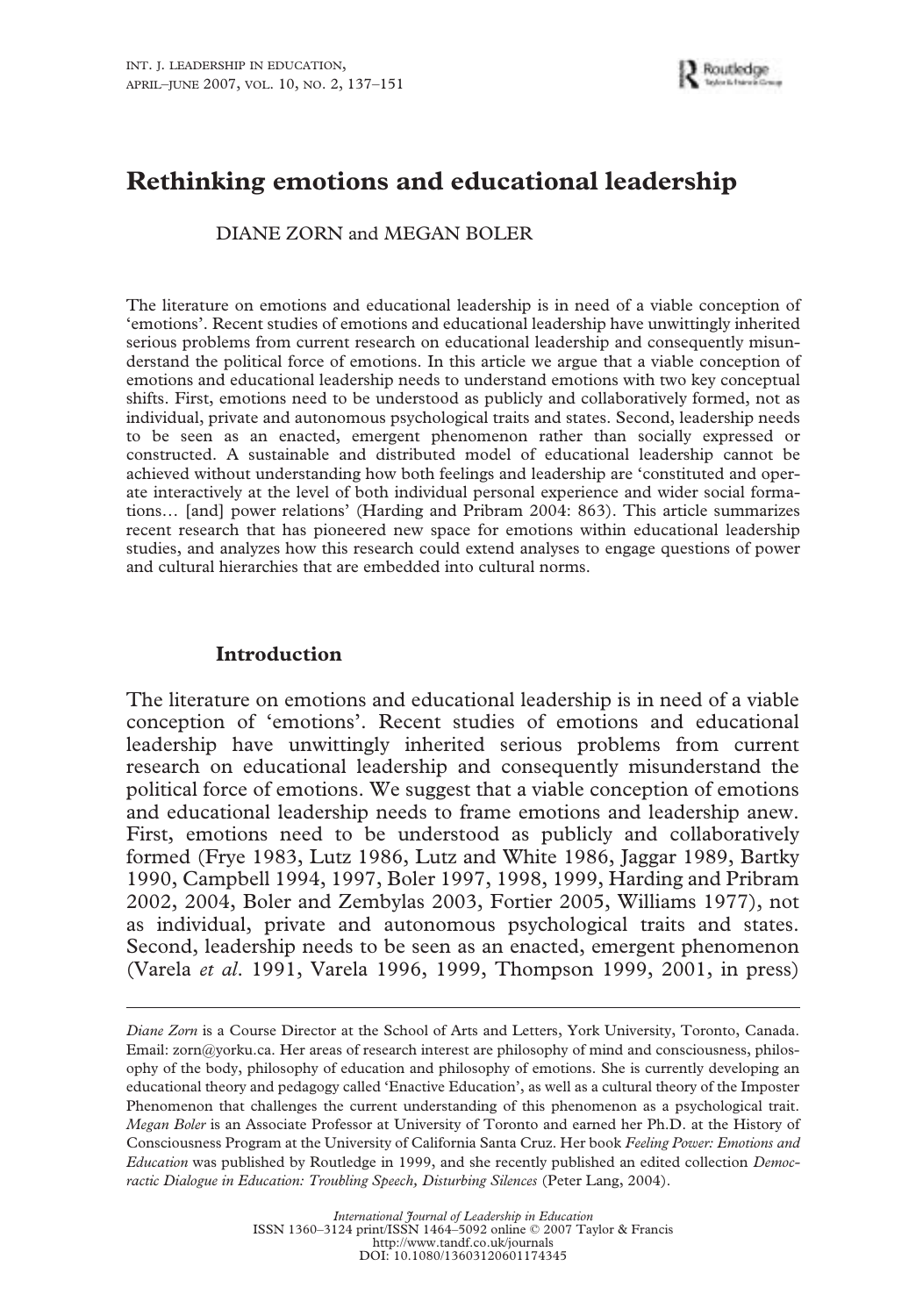rather than socially expressed or constructed. A sustainable (Hargreaves and Fink 2006) and distributed model of educational leadership (Foster and St Hilaire 2004) cannot be achieved without understanding how both feelings and leadership are 'constituted and operate interactively at the level of both individual personal experience and wider social formations… [and] power relations' (Harding and Pribram 2004: 863).

In this article we summarize recent research that has pioneered new space for emotions within educational leadership studies and analyse how this research could extend analyses to engage questions of power and cultural hierarchies that are embedded into cultural norms. Our conclusion suggests implications for research, policy and practice.

# **The social and organizational cultural dimension of emotions**

Recent studies on emotions and educational leadership are following current directions in educational leadership research toward a social and organizational cultural approach. Current research on educational leadership is moving beyond a focus on leaders in specialized roles and towards seeing leadership as requiring multiple leaders and a distributed model of leadership (Yukl 1998, Heck and Hallinger 1999, Donaldson 2001, Gronn 2002, Hopkins 2002, Lambert and Walker 2002, Southworth 2002, Foster and St Hilaire 2004). Rosemary Foster and Brenda St Hilaire (2004) observed that 'During the current period of accountability with increased emphasis on improving schooling, it is not surprising that researchers are looking beyond the principalship and investigating different perspectives of school leadership that are not role-bound' (p. 355).

Some pioneers in the field of emotions and educational leadership are focusing on the social and organizational dimensions of emotions. These thinkers attempt to understand emotional experience in non-dualistic terms, in ways that do not separate emotion and reason or private and public (Boler 1997, 1998, 1999, 2004, Beatty 2000a, 2000b, 2002b, Beatty and Brew 2004, Hargreaves 2000, 2001, 2004, Zembylas and Boler 2002, Boler and Zembylas 2003, Garrison and O'Quinn 2004, Zembylas and Vrasidas 2004). While significant headway has been made, particularly through the work of Andy Hargreaves (2000, 2001, 2004, 2006 [with Fink]), Brenda Beatty (2000a, 2000b, 2000c, 2002a, 2002b), David Loader (1997), Jill Blackmore (1996) and Arlie Hochschild (1983), emotions mistakenly and sometimes unwittingly are assumed to be 'individual, internal, inherent and private' (Harding and Pribram 2004: 864). Dualistic ways of thinking, talking and writing about emotion that universalize, essentialize and individualize emotion are embedded within our conceptual and linguistic efforts to overcome these binaries. The cultural and historical legacies that have dismissed or privatized emotion, depicted emotion as feminized weakness and excluded emotion from the rational political arenas continue to persist as an ever-present ghost of cultural disdain (Boler 1997).

Hargreaves' (2004) and Beatty's (Beatty 1997, 2000a, 2000b, 2002a, 2002b, Schmidt 2000, Beatty and Brew 2004) ground-breaking social and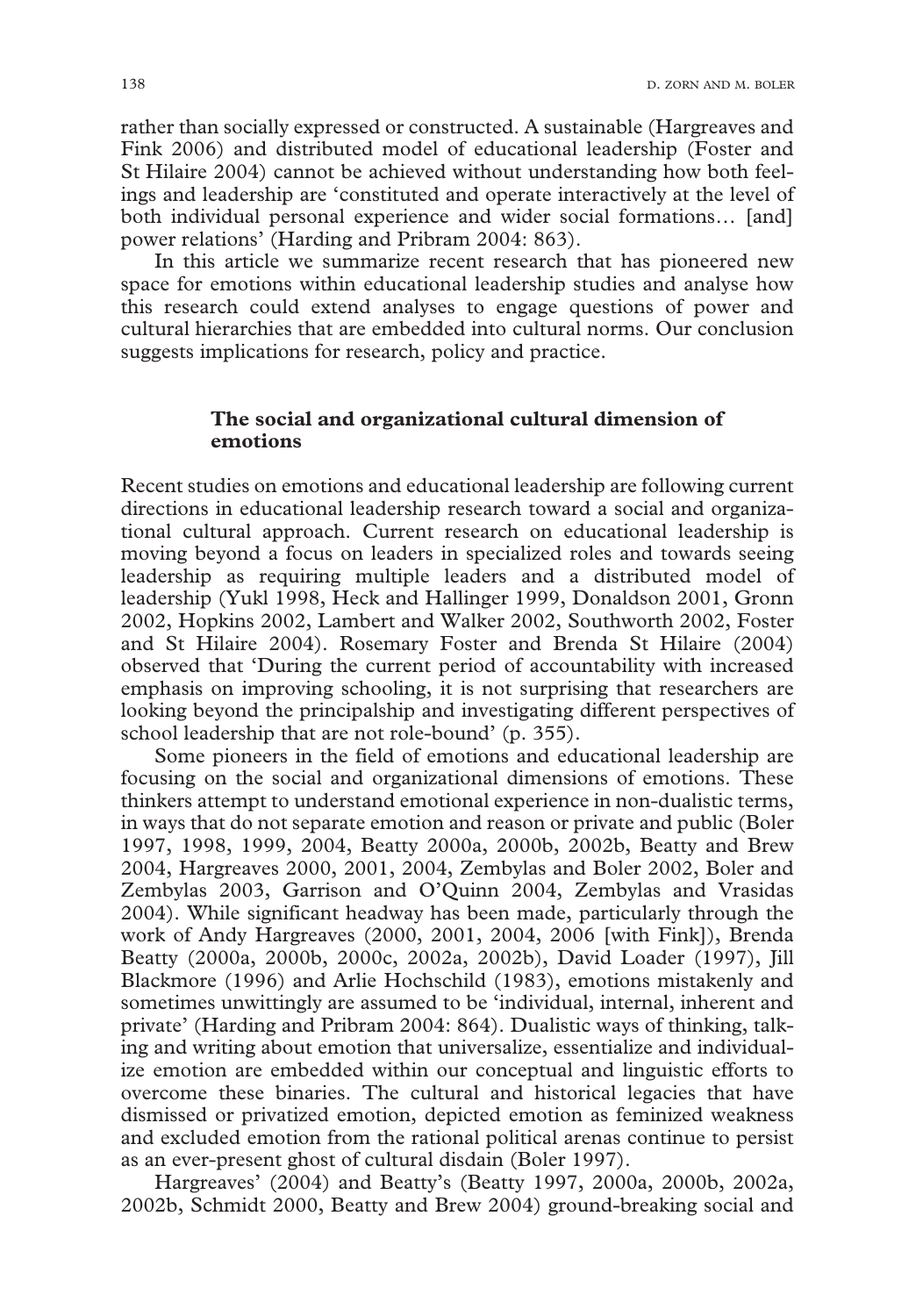organizational analysis of emotions provided a theoretical framework for much of the research into emotions and educational leadership. Hargreaves and Beatty recognized the cultural dimension of emotions as well as the individual's emotional experience, a departure from the prevalent view of emotions solely through individualist and psychological terms (Hargreaves 2000, 2001, 2004).

Hargreaves (2000) explained that 'Being tactful, caring or passionate as a teacher is treated [by the literature] as largely a matter of personal disposition, moral commitment or private virtue, rather than of how particular ways of organizing teaching shape teachers' emotional experiences' (p. 813). Hargreaves (2000) observed that 'Organizations and workplaces are prime sites in which adults experience and learn to express their emotions in particular ways' (p. 815).

Central to the organizational cultural dimension of emotions are Hargreaves' two basic concepts of emotional understanding and emotional geographies. His measure of the quality of teaching, learning and educational leadership, and all human interactions for that matter, is the extent to which people develop emotional understanding. Emotional understanding is 'an intersubjective process requiring that one person enter into the field of experience of another and experience for herself the same or similar experiences experienced by another' (Hargreaves 2001: 1059). Hargreaves (2000) explained that emotional understanding is not a linear, step-by-step, process, instead it occurs instantaneously as 'people reach down into their past emotional experiences and "read" the emotional responses of those around them' (p. 815). This 'emotional scanning' involves interpreting and unraveling the emotional experiences and responses of others (p. 815).

Emotional misunderstanding occurs when peoples' 'emotional scanning goes awry' (Hargreaves 2000: 815) where they 'mistake their feelings for the feelings of others' (Denzin 1984: 134, as quoted in Hargreaves 2001: 1060) or when teachers stereotype students' emotions (p. 1060). Hargreaves (2000) explained that 'emotional engagement and understanding in schools (as elsewhere) require strong, continuous relationships between teachers and students so they learn to "read" each other over time' (p. 815). Thus, emotional misunderstanding can lower the quality and standards of teaching. Hargreaves advocates creating conditions of teaching, school structures and priorities that make emotional understanding possible (p. 815).

Hargreaves' central insight is to describe how emotional understanding and misunderstanding in education result from the characteristics of a social area, a shared community or space, which he termed emotional geographies. He described five emotional geographies of teacher–parent interactions socio-cultural, moral, professional, physical and political—and their consequences. These consist of 'the spatial and experiential patterns of closeness and/or distance in human interactions and relationships that help create, configure and color the feelings and emotions we experience about ourselves, our world and each other' (Hargreaves 2001: 1061).

These five forms of emotional distance and closeness can threaten emotional understanding among teachers, students, colleagues and parents. In socio-cultural geographies differences of culture and class create emotional distance between people. Moral geographies are configured by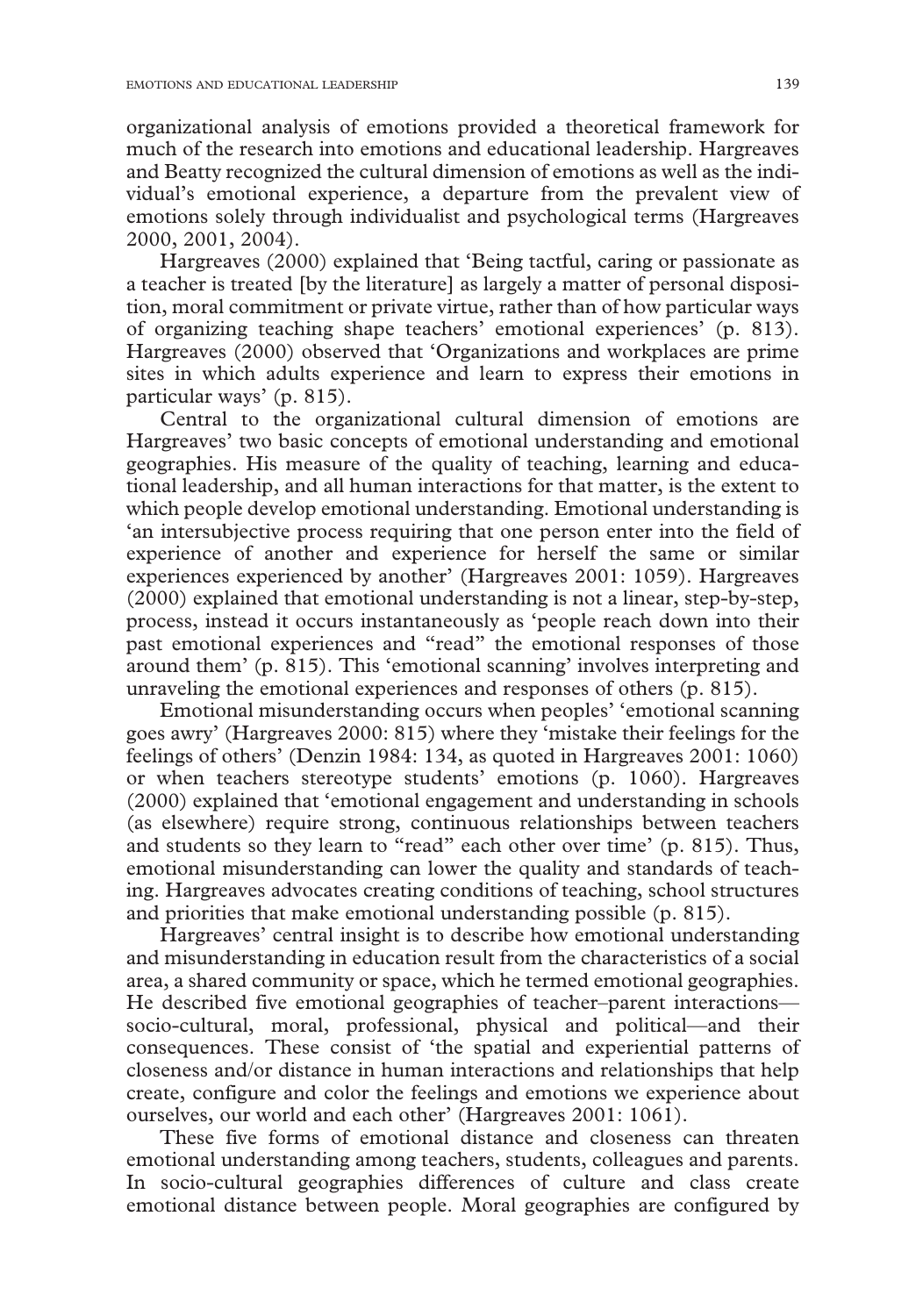differing purposes that are 'at odds with those they serve and where there are no mechanisms to discuss or resolve these differences' (Hargreaves 2000: 816). Professional geographies create a distance between people by defining a '"classical" masculine model of the professions… that is especially prejudicial to feminine, "caring" ethics of teaching' (p. 816). In political geographies 'hierarchical power relationships distort the emotional as well as cognitive aspects of communication between teachers and those around them' (p. 816). In physical geographies the possibility of close and meaningful relationships between people is replaced by 'fragmented, infrequent, formalized and episodic encounters' (p. 816).

Beatty (2002a) applied Hargreaves' concepts in an investigation of the emotions of leadership. She examined how teachers and leaders experience, express, reflect upon, understand and apply the emotionality of educational leadership. She focused on the organizational and personal influences on leaders' experience of emotionality by exploring 'the possibility and potential desirability of an integration of emotion and cognition through authentic self-leadership' (p. 15). Beatty (2002b) concluded that the ways principals and teachers interrelate greatly affects the working lives of teachers and, correspondingly, the lives of their students (p. 2).

Hargreaves and Beatty's interactionist view of emotions and educational leadership follows the move in educational leadership literature from an individualistic to an interpersonal and organizational cultural approach, seeing educational leadership as constructed through social interactions (Heck and Hallinger 1999, Foster and St Hilaire 2004). Emotions and leadership are seen as a 'shared influence process' (Foster and St Hilaire 2004). This view mistakenly sees organizational culture as simply an aggregate of individuals experiencing private and autonomous emotions without discussing 'socialization… [as] a cultural act' (Tierney 1997: 5). Hargreaves' work unwittingly assumes a modernist view of organizational culture and emotional geographies as 'aberrant and in need of repair' (Tierney 1997: 3– 4), endorsing what Tierney called 'a rational view of the world in which reality is fixed and understandable, culture is discovered, and the individual holds an immutable identity that awaits organizational imprinting' (p. 4). However, 'culture is "up for grabs" or contestable… constraints exist by way of historical and social forces, but multiple possibilities exist to reinscribe culture with alternative interpretations and possibilities' (p. 4).

In sum, educational researchers are beginning to see emotions as situated in social and organizational processes and dimensions (Hochschild 1983, Blackmore 1996, Loader 1997, Beatty 2000a, 2000b, 2000c, 2002a, 2002b, Hargreaves 2000, 2001, 2004, Hargreaves and Fink 2006). These views, however, are founded on mistaken assumptions about how individuals and social settings interact and how emotions are formed. Unfortunately, emotions and social settings are understood as individual forces that act upon each other, rather than interact with each other.

At the core of Hargreaves' and Beatty's views is a particular conception of emotional experience that tries not to be dualistic, yet often unwittingly expresses itself in theory and practice in dualistic terms that unintentionally reinforce the very problems they are trying to solve. According to Hargreaves (2001) emotional understanding requires 'the subjective interpretation of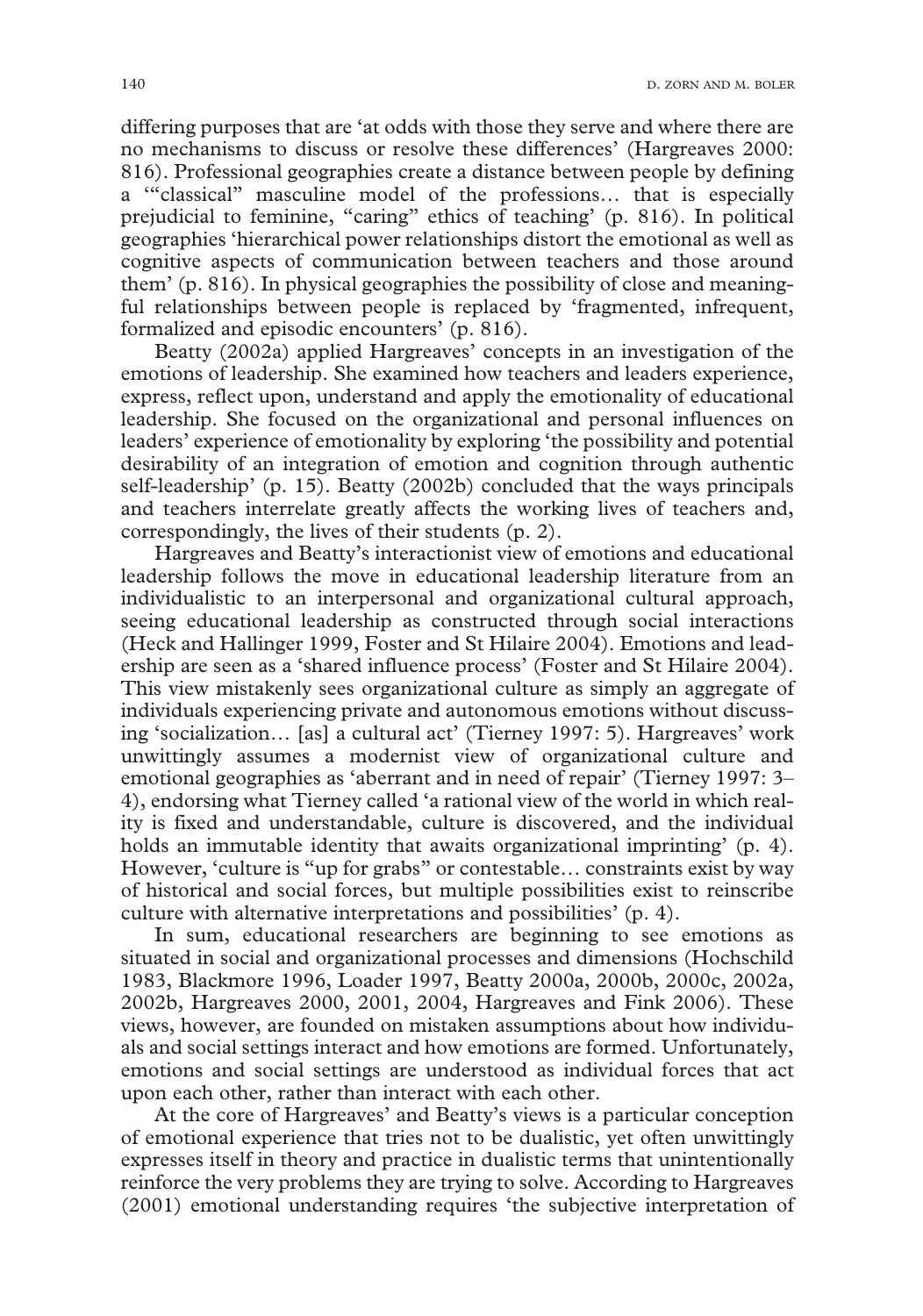another's emotional experience from one's own standpoint' or 'that one person enter into the field of experience of another and experience for herself the same or similar experiences experienced by another' (p. 1059). The 'shared and shareable emotionality' (p. 1059) that is central to what it means to emotionally understand suggests emotional tourism, a visiting that requires emotional geographies in passport form. This form of emotional traveling requires a particular form of reading. Hargreaves (2000) explained that emotional understanding occurs instantaneously as 'people reach down into their past emotional experiences and "read" the emotional responses of those around them' (p. 815).

This interpreting and unraveling of the emotional experiences and responses of others (Hargreaves 2000: 815) brings to mind the 'modes of easy identification and flattened historical sensibility' represented by 'passive empathy' (Boler 1999: 157). But who and what, we wonder, benefits from this 'emotional scanning' (Hargreaves 2000: 815), and in what circumstances? Can we know the other's experience? Who should feel empathy for whom? If no change can be measured as a result of the production of empathy, what has been gained other than a 'good brotherly feeling' on the part of the universal reader? (Boler 1999: 156–157). At stake is not only the ability to empathize with the very distant other, but to recognize oneself as implicated in the social forces that create the climate of obstacles the other must confront.

Hargreaves stated that emotional understanding is an intersubjective process, however, his narrow use of the concept emotional understanding suggests a weak sense of 'inter'. The prefix 'inter' could be used in a weak sense to mean 'between, among, or in the midst of', suggesting that still existing boundaries are transcended, as in the words international and intertropical. The prefix 'inter' could be used in a wider sense to mean 'mutual or reciprocal', suggesting that boundaries disappear, as in the words interrelate and intermingle.

Research on emotions and educational leadership inherits a dualistic view of educational organizations. Current research on educational leadership favours a constructivist perspective that explores 'How leadership unfolds within school settings as a shared, constructed phenomenon' (Heck and Hallinger 1999: 356, as quoted in Foster and St Hilaire 2004: 355– 356). An underlying assumption of this research agenda is the dichotomy between seeing educational organizations as 'constructed realities as opposed to systems or structures that operate independently of the individuals in them' (Foster and St Hilaire 2004: 356). As Baerveldt and Verheggen (1999) aptly observed, 'the reality… in which we find ourselves… is… neither a world that exists independently from us, nor a socially shared way of representing such a pregiven world, but a world itself *brought forth* by our ways of communicating and our joint action' (p. 185) (emphasis added).

Beatty's research on emotions and educational leadership assumes a false dilemma inherited from the literature on educational leadership that organizations are either constructed or pregiven. Her approach, like Hargreaves', assumes this dichotomy concerning emotions and educational leadership. Her view lends itself to risky conceptual and linguistic dualisms. Her approach to understanding emotions begins with the private emotional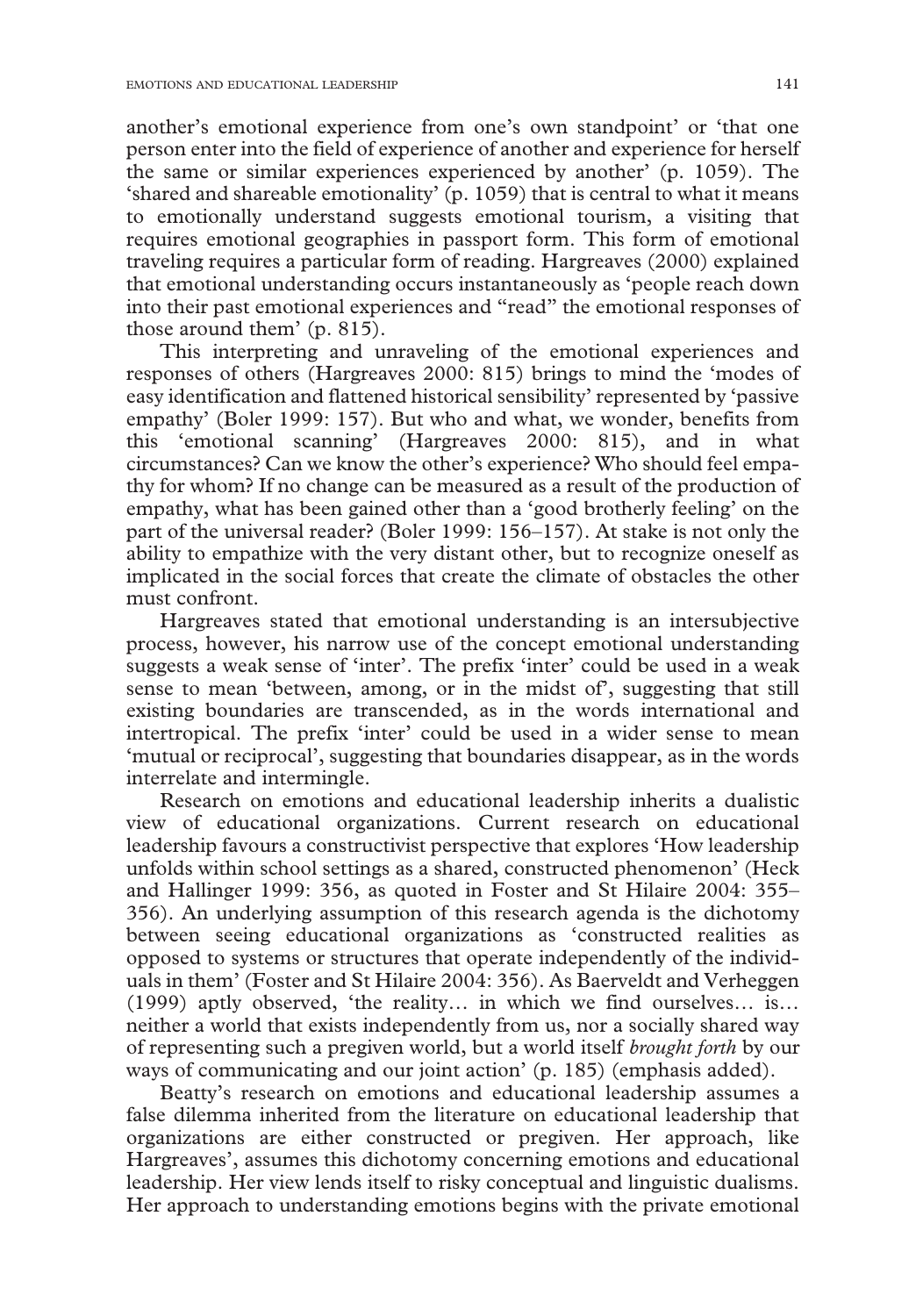experience of the individual, psychological self by asking educational leaders about their feelings: 'Whole or fragmented, integrated or divided, the self is the starting point for understanding emotion' (Beatty 2000a). She advocated, following Kelly (1955, 1963), 'that everyone is capable of being her/ his own psychologist, offering that if you want to know how someone thinks, ask him/her' (Beatty 2000a: 16). This approach focuses on self-conceptions and emphasizes individualism, thereby failing to acknowledge the role of educational culture and institutional structure in forming feelings in teachers, learners and leaders.

Beatty (2000a) then attempted to overcome this methodological shortcoming by reintroducing social and cultural concerns through 'mapping the emotional patterns in the organizational terrain': 'First we must explore how being a leader currently feels' and 'Then we may gain access to some otherwise inaccessible possibilities of what leadership can be' (p. 15). She described the epistemological foundations of her study in a way that suggests that emotional experience could be seen as arising from the interaction of two separate realms, the private/personal and the social/organizational cultural. She explained that her study (Beatty 2000a) was located epistemologically 'in a view of leadership processes which combines two theoretical paradigms. Through the social constructionist lens we see and map the emotional patterns in the organizational terrain' and 'probe… the inner emotional landscapes of educational leaders employing psychodynamic theoretical perspectives of the individual and organizational self. (p. 16).

Beatty's approach can be understood to recommend that teachers and leaders attend to social and organizational cultural concerns about emotions and education 'in addition to', to borrow Evan Thompson's (1995) phrasing, private, individual emotional experiences—implying that the two sorts of concerns belong to separate realms. In sum, we wish to underscore that to understand the teacher's, leader's and learner's emotional experiences we have to reject terminology that promotes continued separation of emotional experience into separate private and public realms.

# **Emotional understanding as collective witnessing**

Scholarship on emotions and educational leadership could be enhanced by turning to contemporary feminist philosophies of emotion. These most promising approaches to the study of emotion challenge the traditional separation of emotion and cognition by showing that emotions are neither private nor public, but rather must be understood as collaboratively formed.

Boler's (1999) feminist analysis of emotion pushes beyond the universalizing tendency of discourses about emotion, to include our mutual responsibility to one another. She distinguishes between 'passive empathy' and 'testimonial reading' (pp. 155–174) and introduces a related distinction between 'spectating' and 'collective witnessing' (pp. 176–179).

Passive empathy, like Hargreaves' notion of emotional understanding, implies a full identification with a very distant other and involves an uncritical acceptance of the value of 'putting oneself in the other person's shoes'. I take up your perspective and claim that I can know your experience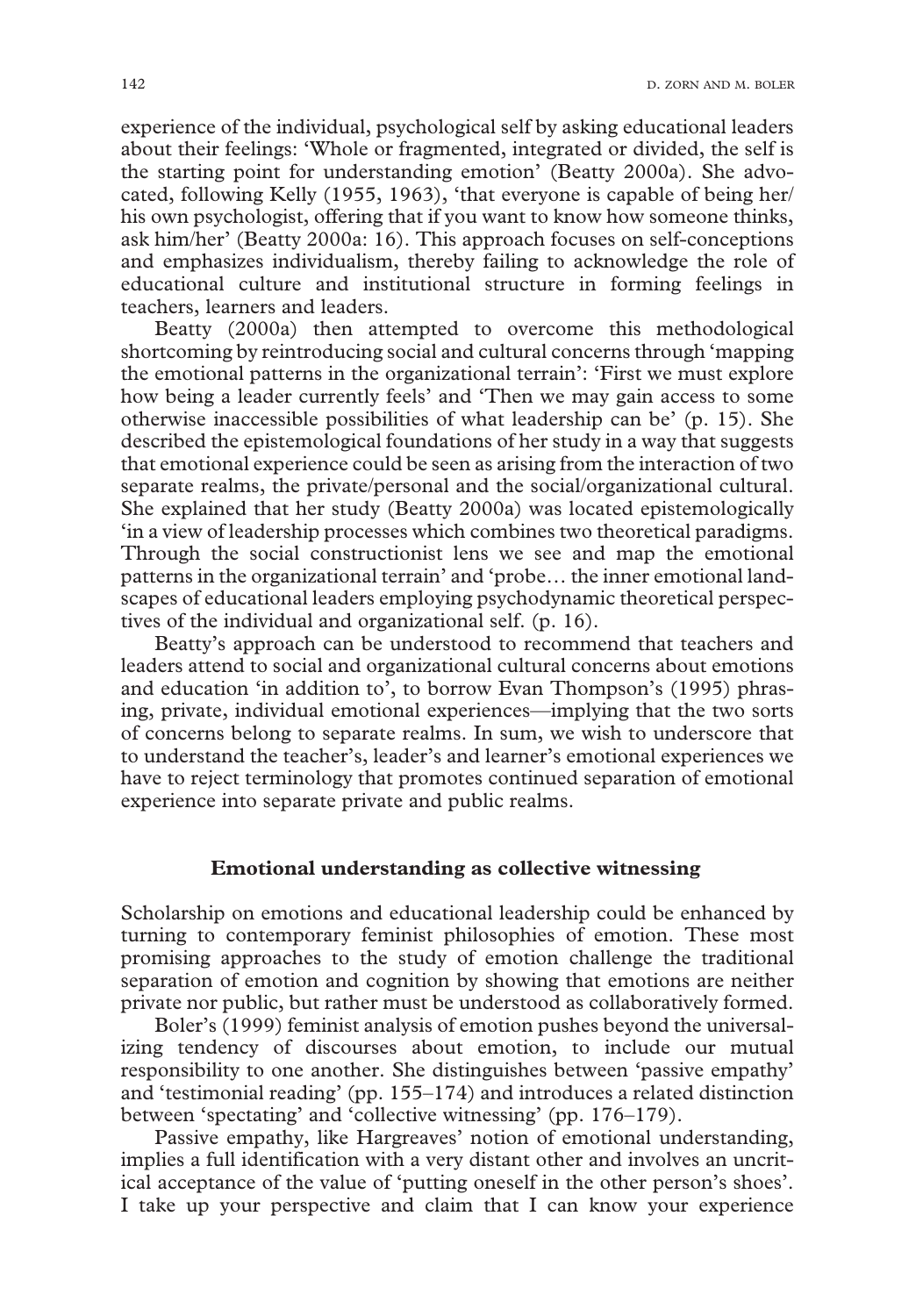through mine. Emotional misunderstanding occurs, according to Hargreaves, when I fail to judge what is 'really happening' to others when 'emotional scanning goes awry' (Hargreaves 2000: 815).

Boler (1999) considered this uncritical reading of a fairly distant other, whom we cannot directly help, a form of spectating (p. 184). She explained that 'Spectating signifies learned and chosen modes of visual omission and erasure', implying voyeurism and permitting a gaping distance between self and other (p. 184). Boler (1999) argued that 'Passive empathy produces no action towards justice but situates the powerful Western eye/I as the judging subject, never called upon to cast her gaze at her own reflection' (p. 161). Inhabiting a position of distance and separation, like remaining in the 'anonymous' spectating crowd, signifies a privilege. Passive empathy satisfies only the most benign educational leadership agenda.

Witnessing, in contrast to spectating, does not fall into easy identification. It is a process through which we undertake our historical responsibilities and co-implications and in which we do not have the luxury of seeing a static truth or fixed certainty (p. 186). In this form of testimonial reading the responsibility is borne by the reader to recognize himself/herself as implicated in the social forces that create the climate of obstacles the other must confront. Judging 'what others need in order to flourish' is an exceptionally complicated task not easily assumed in our cultures of difference. Unlike passive empathy, testimonial reading requires a self-reflective participation involving the active task of challenging one's own assumptions and world views.

Boler's call for witnessing instead of spectating is situated within a greater need for new conceptions of the relations of emotions and power. As we have developed alternatives to privatized and naturalized models of emotion Boler (1999) offered two concepts of the analysis of emotion and power relations: 'economies of mind', which refers to emotion and affect as models of currency in social relations; and, as an alternative to psychological theories of the unconscious, she suggested we consider emotions as 'inscribed habits of inattention'.

Boler's work (1999) might productively be drawn upon to extend Hargreaves' concept of emotional understanding. Her focus on emotions as 'inscribed habits of inattention' and emotions as a site of social control inscribes into a foundational conception of emotion their cultural and social embeddedness. Inscribed habits of inattention offers a dimension missing in the notion of emotional understanding, namely that the question of how we do or do not understand the 'other' has centrally to do with how we have internalized and, hence, enact culturally learned modes of attention and inattention. For example, a person of privilege need not attend to or notice the discomfort of someone from a marginalized cultural background. So, for example, all of the instances of interviews with teachers about their emotional experience and perception of students in the work under discussion would benefit from an analysis of how teacher's perceptions of students are informed by their own culturally learned habits of inattention. In a related sense, teacher's emotional responses to 'change' might fruitfully be analysed in terms of when and how teacher's are given public opportunities to analyse the phenomenon of power and hegemony that structures schools as institutions.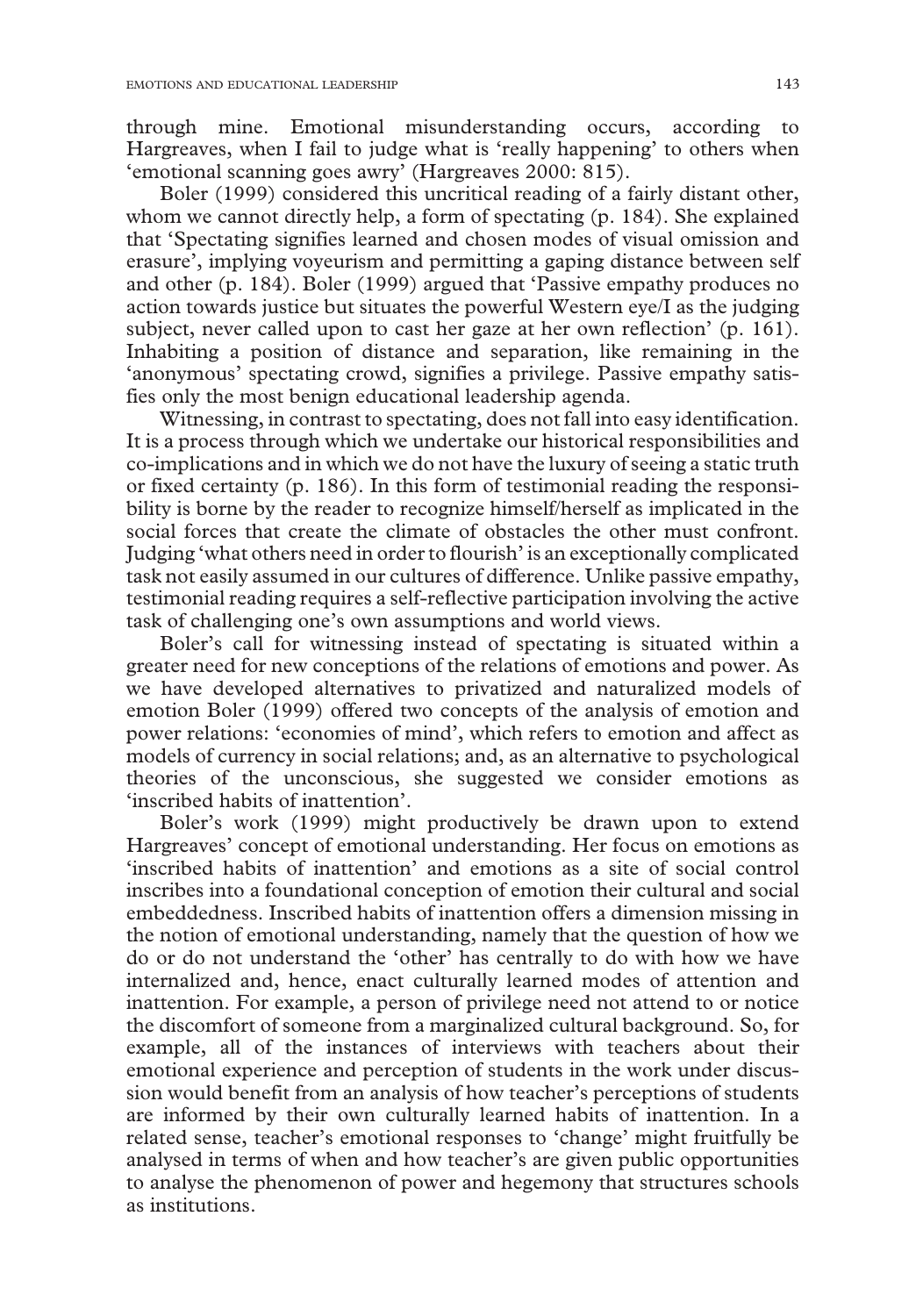We can also draw on Boler's (1999) concept of 'economies of mind' to describe how Hargreaves 'emotional geographies' are effects of power that become an embodied part of our material, everyday existence. Hargreaves uses elementary and secondary teachers' individual self-assessments of their emotional experiences concerning teacher–parent interactions to describe five forms of emotional distance and closeness that can threaten emotional understanding among teachers, students, colleagues and parents. 'Socio-cultural distance' is one of the five key emotional geographies. He explained that:

All too often, teachers look at students and parents with growing incomprehension. They are physically, socially and culturally removed from the communities in which they teach and do not know where parents and students are coming from. This sociocultural distance often leads teachers to stereotype and to be stereotyped by the communities they serve. (p. 1062)

Hargreaves (2001) described how teacher's self-reported, individual emotional episodes often contain assumptions and expectations about parental interest and support that are socio-culturally biased, 'misconstruing problems of poverty as problems of single motherhood or poor parenting generally' (p. 1063). Teachers also viewed parents' failure to attend meetings or other officially organized events as failure to support their children or the school. Others measured 'parenting or "sensitive mothering" of young children against a yardstick of practice that is culturally skewed towards white middle-class norms' (p. 1063). Hargreaves explained that:

Teachers' perceptions that parents did not care for their children provoked responses of incredulity, hopelessness, and even disgust among them. There was a difference, an otherness about these parents that teachers found hard to understand… The sociocultural distance between them seemed just too great… Strangeness or 'otherness' arises out of complex interactions between difference and distance. Stereotyping and stigmatization often occur where actually interactions between culturally different groups are infrequent or superficial… (pp. 1063–1064)

Notice, however, that Hargreaves' theory allows for an analysis that can easily ovelook issues of power, dominance and subordination, by shifting from the social interpersonal world of the teacher to the mental, intra-individual one (Maracek 1995: 108–109). Jeanne Maracek (1995) noted that this shift is characteristic of psychology. She explained that 'This slide from the social and interpersonal to the mental could occur without notice because it is a move that takes place over and over in psychological theorizing' (p. 109). This shift is evident in some of the conclusions drawn; for example, in the following statement: 'Teachers' attributions of "otherness" to seemingly difficult parents can therefore result from poor knowledge or presumptousness on their part' (Hargreaves 2001: 1065).

Hargreaves (2001) made a similar observation of what he saw as the tendency of service workers' and 'caring' professionals to blame and complain about their clients (p. 1065). He explained that this tendency can result from feelings of powerlessness and helplessness—'often referred to as low senses of self-efficacy' (p. 1065):

Here, 'othering' is a way of coming to terms with a felt inability to make a difference in clients' lives—blaming clients themselves for any failure to respond. Blame, in other words, frequently results from a suppressed sense of guilt or shame about being unable to fulfill one's job or calling and to care for one's clients sufficiently. (p. 1065)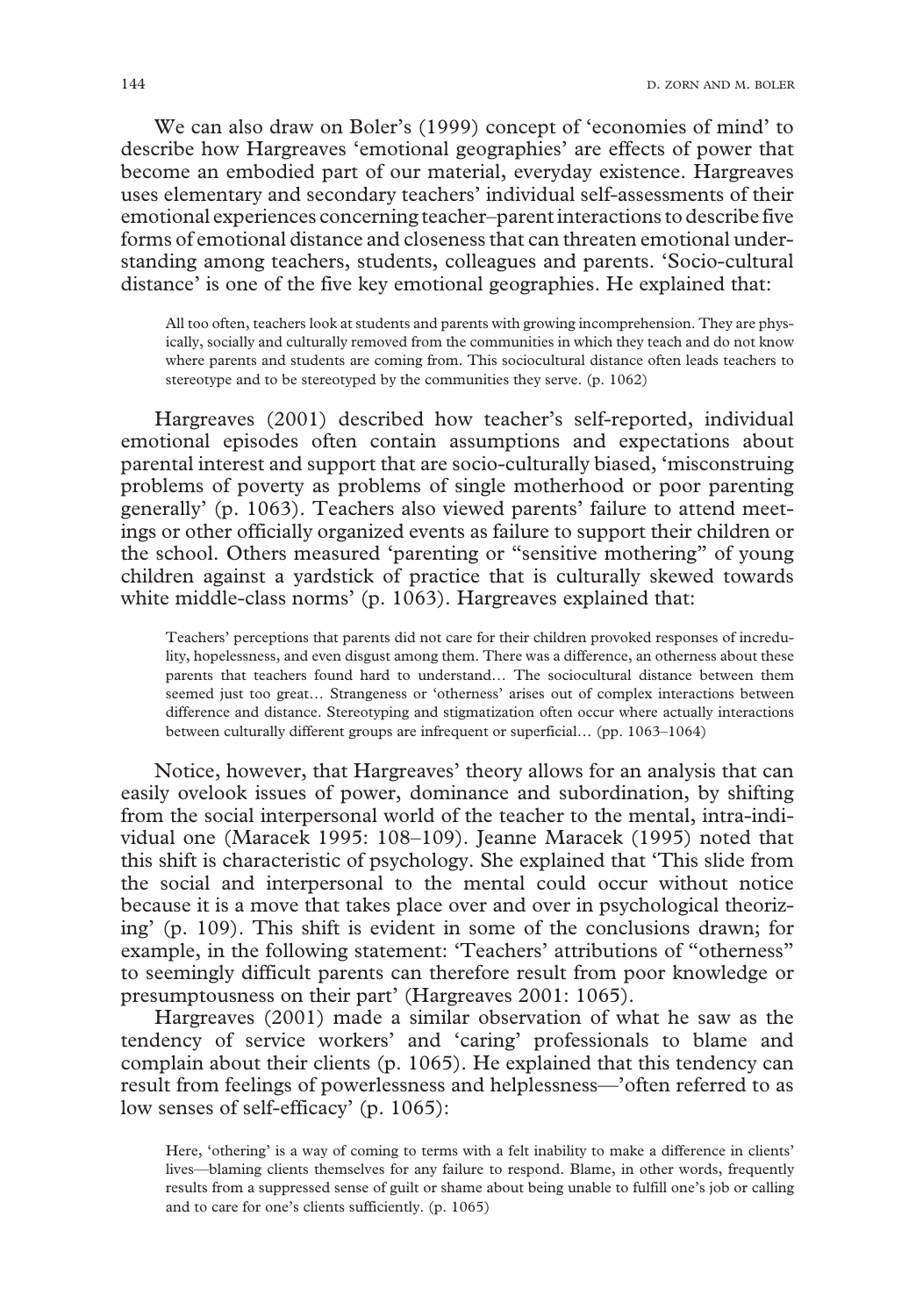Yet such a focus on self-concept as the locus of emotional experience ignores the ways in which emotions are 'a structuring principle of ongoing social relations in nearly every setting and institution in our society' (Maracek 1995: 109). One can thus see that the theory employed in this analysis tacitly posits a pre-existing 'true self' independent of the emotional geographies that consist of a dynamic and complex matrix of social institutions and ongoing relationships in which teachers are embedded. The empirical/psychological model, by focusing on self-conceptions and emphasizing individual emotional experience as primary, lends to an analysis that makes individuals blameworthy for their emotional 'episodes' (Hargreaves 2001: 1063), thereby failing to fully take account of the role of the culture and institutional structure that generates emotional geographies. This shortcoming promotes the view that individuals are, to borrow Jeanne Maracek's phrasing, constricted by emotional geographies, rather than constructed by a social, political and cultural space (Maracek 1995: 108–111).

Boler's concept of economies of mind can be used to understand how emotional geographies are lived relations of power manifested in terms of emotions and structures of feeling. Economies of mind imply 'exchange' and currency or commodity, referring to both the subject produced by knowledge and the knowledge produced by a self.

Economies of mind allows us to analyse how material space and place shape human emotional experience and vice versa, drawing on Foucault's two methodological innovations of the archaeology and genealogy of power. Boler (1999) explained that:

Archaeology describes a way to analyze the discourses that subject individuals to the internalization of capitalist and patriarchal power, values, and ideologies. Genealogy describes how we can glimpse resistances to this subjectification: At the same time as discourses of discipline and control emerge, the subjects of power also are able to develop 'subjugated knowledges' and thus resist and transform power. (p. 20)

Boler's (1999) concept of economies of mind assumes that power is a nonmonolithic, dynamic flux that thrives within social relations (p. 20). This definition of power resonates with Foucault's (1979, 1990) conception of power. Foucault argued, in part four of *The History of Sexuality*, Volume 1, that the nature, form and unity of power has been commonly misunderstood (Foucault 1990: 92). His point was that most of us think that power is something that someone holds over us. The early women's movement and the early civil rights movement are based on this traditional understanding of power as hierarchical, a strength that people and institutions are endowed with and the powerless need to claim. Foucault argued that power is nothing like this because power is 'a complex strategical situation in a particular society' (p. 93).

Power has no central point for Foucault, since it is 'a multiplicity of force relations' (Foucault 1990: 92). We cannot point to who holds the power because power 'is produced from one moment to the next, at every point, or rather in every relation from one point to another' (p. 93) between our schools, religious institutions, corporations, financial institutions, families, and so on. Thus, power is not hierarchical and cannot be something that is 'acquired, seized, or shared, something that one holds on to or allows to slip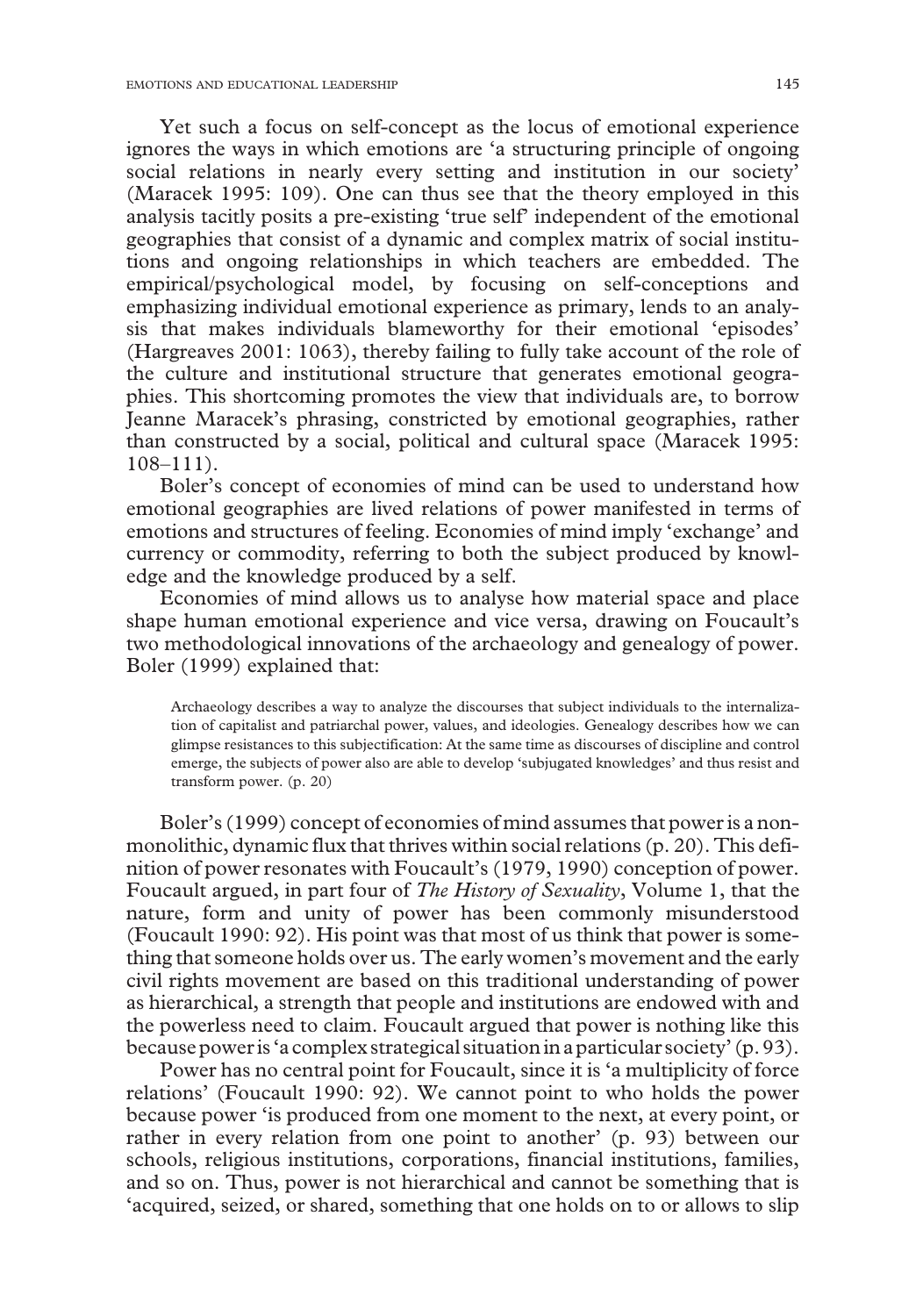away', since power is exercised from innumerable points (p. 94). It has a directly 'productive role' (p. 94) and it is immanent in other types of relationships, such as economic processes, knowledge relationships and sexual relations. It is 'the moving substrate of force relations which, by virtue of their inequality, constantly engender states of power, but the latter are always local and unstable' (pp. 92–93). Power, insofar as it is permanent, repetitious, inert and self-producing, is simply the overall effect that emerges from all these mobilities.

Boler uses an archaeology and genealogy of power as methods for understanding how these lived relations of power manifest in terms of emotions and structures of feeling. Economies of mind describes an archaeology of our supposedly 'private' instances of our feelings that, in turn, reveal the more dispersed and 'global' effects of power that these discourses of emotion serve (Boler 1999: 21). Examining emotional experience through different genealogical lenses includes mapping learned ways of seeing, our own particular investments and disinvestments and the emotions that motivate a person to change and which also make change discomforting and something to be resisted. Boler's emphasis on the 'global' pushes us to think of emotions, and 'choices', not as residing within the individual but as a mediating space: 'emotions are a medium, a space in which differences and ethics are communicated, negotiated, and shaped' (p. 21). Thus, Boler's economies of mind helps us to understand that emotions are embedded in culture and ideology and embodied and situated in lived relations of power.

#### **Emotions as collaboratively formed**

Research on emotions and educational leadership could benefit from turning to feminist philosophies of emotion that study the ways in which emotions are collaboratively formed to understand how economies of mind function. The works of Sandra Bartky and Sue Campbell show how emotions are formed within collaborative social contexts that cannot be reduced to private, individualized expressions of emotion or to simply rational/irrational experiences.

Bartky (1990) demonstrated that womens' experience of 'shame' reflects an emotion that is neither rational nor irrational. Bartky described women's belief in their unworthiness as 'a pervasive affective attunement' (p. 97), what Boler (1997) called 'engendered attunements' (p. 224). Bartky made use of Heidegger's (1962) concept of 'attunements'. Heidegger suggested that human beings are a priori necessarily attuned to their worlds and environments in the form of moods, rendering all human situations fundamentally en-mooded. Brent Dean Robbins (1999) explained that "Heidegger's understanding of 'mood' is a departure, in this sense, from the everyday understanding of 'mood' as in, for example, the 'affect of an emotion'. Mood as *befindlichkeit* is a 'self-finding' (p. 3). Claudio Ciborra (2001) aptly explained Heidegger's use of the concepts 'moods' and 'attunements':

moods are far from being just private states. They disclose the world; they set the stage for our encounter with the world… When we encounter the world in a situation, certain things, people or circumstances matter. This 'mattering' is grounded in one's affectedness. Hence affectedness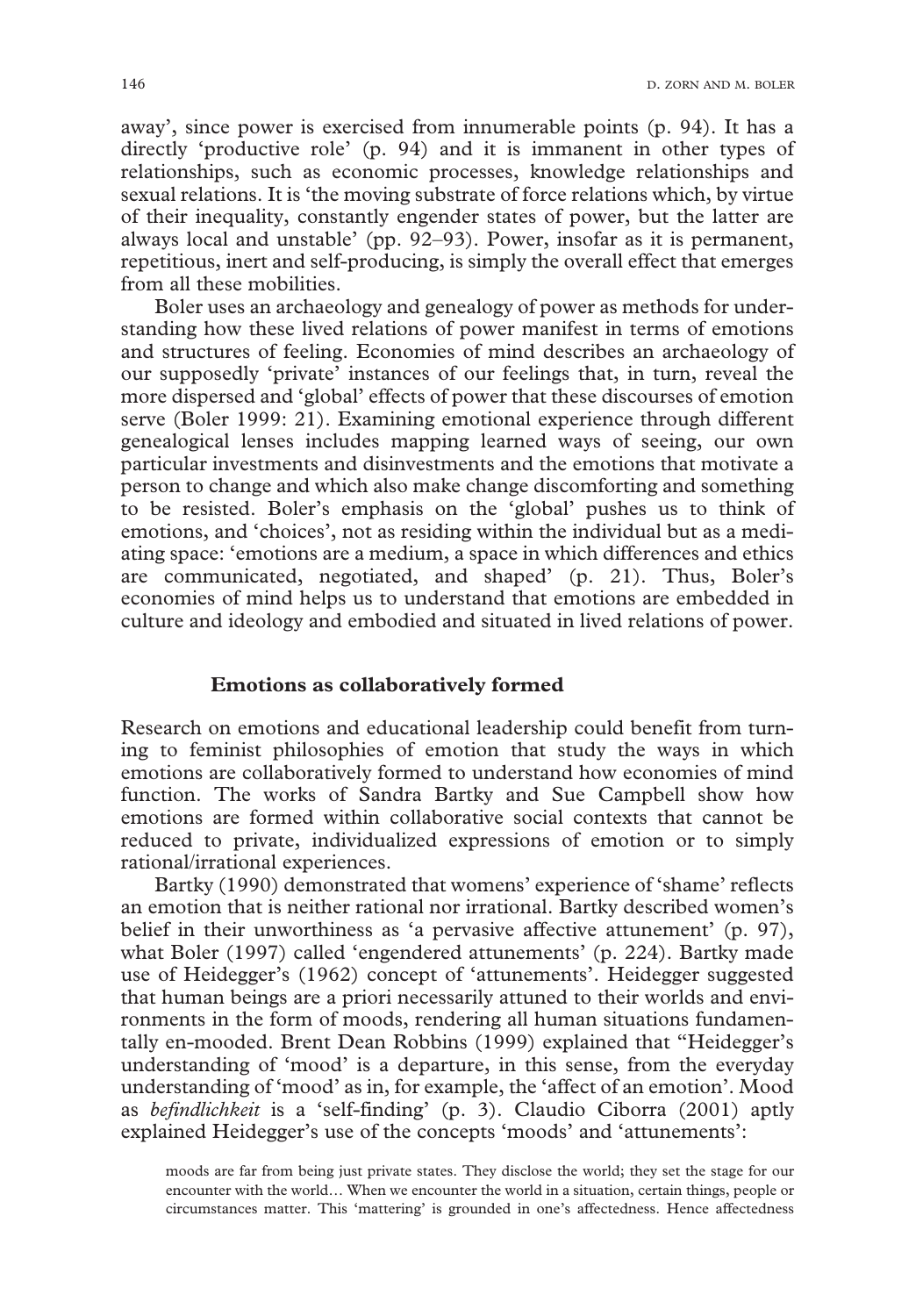discloses *the world* as a threat, boring or exciting... In other words, our being open and encountering the world, our being amidst people and circumstances… are constituted within a fundamental attunement, the mood. (p. 7, original emphasis)

Bartky analysed the emotion of shame and gender as it arises in a classroom context, where she noticed that when handing in papers her mature female students' demeanor and words consistently expressed shame over their work. She wrote 'My students felt inadequate without really believing themselves to be inadequate in the salient respects: They sense something inferior about themselves without believing themselves to be generally inferior at all' (Bartky 1990: 93). She concluded:

In sum, then, the 'feelings' and 'sensings' that go to make up women's shame… do not reach a state of clarity we can dignify as belief. For all that they are profoundly disclosive of women's 'Being-in-the-world,' far more so than many of the fully formed beliefs women hold… such as… that they enjoy like men 'equality of opportunity' or that the school or workplace is meritocratic in character. What gets grasped in the having of such feelings… [is] nothing less than women's subordinate status in a hierarchy of gender, their situation *not in ideology but in the social formation as it is actually constituted*. (p. 95, emphasis added)

Bartky was critiquing Marxist explanations of ideology and accounts of 'false consciousness' by emphasizing instances in which women hold contradictory beliefs about their inferiority. But she did not invoke a theory of the unconscious. Instead, she pointed out that the rhetoric of equality that is now part of dominant ideology does not account for the ways that shame is constituted through social formation. Yet she also refuted analytical and conceptual philosophical theories of emotion, showing that they cannot account for shame's persistence: even if there is no evidence on which to found a belief that I am inferior, I can feel ashamed. Most importantly for a political theory of emotions, Bartky demonstrated that shame is not an idiosyncratic or an individualized phenomenon, but is socially formed.

Like Bartky, Sue Campbell elaborated a framework that holds emotional expressions to be concretely situated particular historical relationships. Campbell's (1994) essay 'Being dismissed: the politics of emotional expression' shows how bitterness is collaboratively formed. Bitterness is usually viewed as an 'undesirable' emotion that should be avoided. Campbell built on recent feminist philosophical analyses of bitterness that had reclaimed bitterness as a 'legitimate and rational' response to injustice or oppression (McFall 1991). Campbell critiqued this rationalist language on the grounds that to argue that the bitter person has 'legitimate and rational reasons' for her feeling thrusts the 'burden of justification' onto the bitter individual. Rather than reinscribe the rational individual, Campbell demonstrated how bitterness is collaboratively formed. She argued that bitterness is not first privately formed before being revealed to others, it is more often publicly formed (Campbell 1994: 48). Boler (1999) explained that:

it's not that you knew you felt bitter, and then happened to decide to express it. Rather, you expressed your anger and then were told, 'You're just bitter.' Once accused of bitterness, you must justify your reasons. Further, she argues, to be told 'you're bitter' is a dismissal and a silencing. Even if you then articulate your reasons for being bitter, the other is no longer listening. If, instead, we recognize that bitterness is collaboratively and publicly formed, it does not make sense to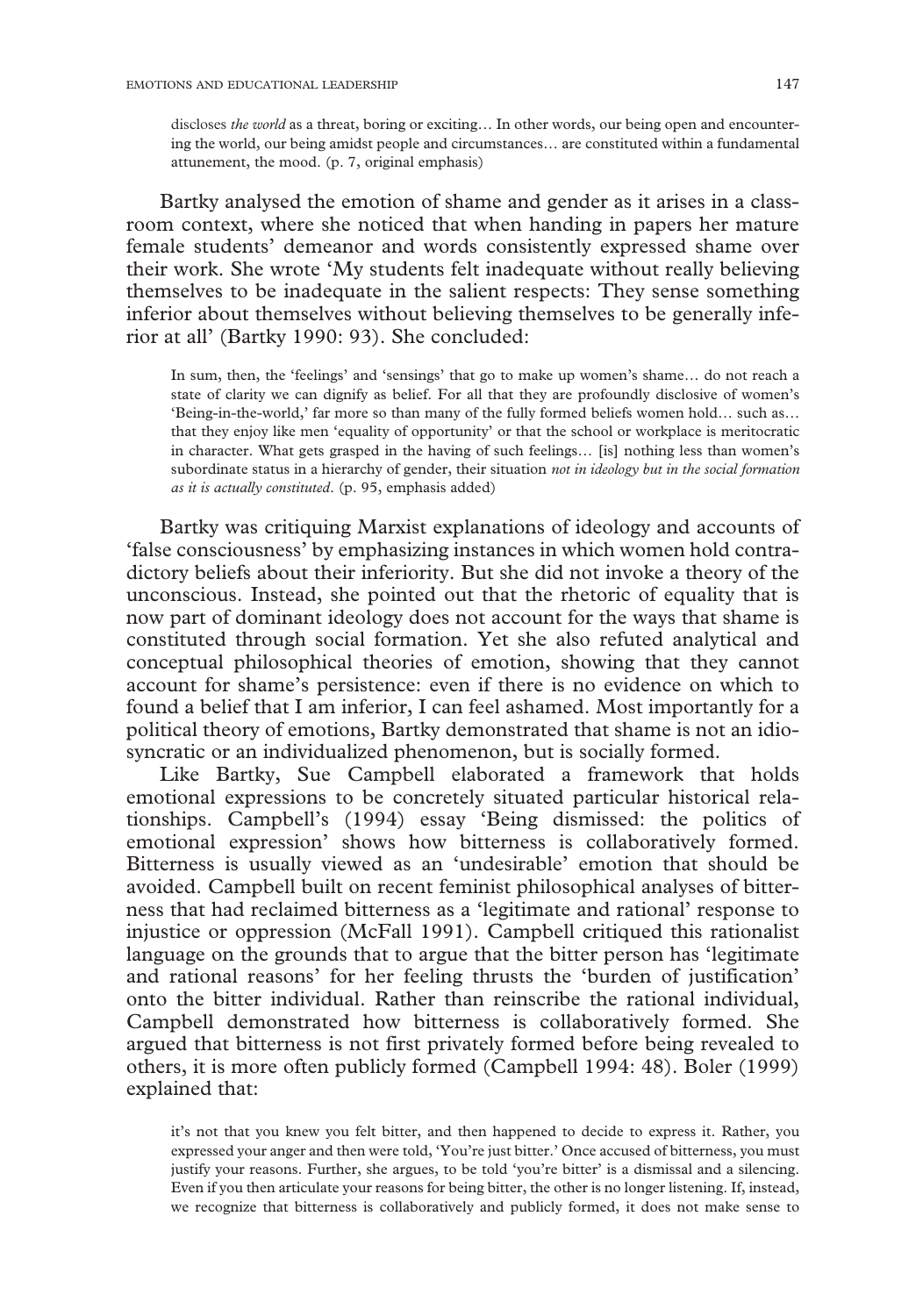require the bitter individual to justify her reasons. Rather, what is called for is a *full social accountability on everyone's part for the interpretive context*. (p. 14, originaly emphasis)

Building on Marilyn Frye's (1983) concept of 'social uptake', Campbell discussed the 'blocking' or 'dismissal' of emotions. These are instances of the enforcement of the culturally condoned habits of inattention. '"Social uptake" is defined as necessary to the success of emotions' (Campbell 1994: 480). Social uptake can be illustrated by a woman who gets angry watching her mechanic mess up the successful adjustment she herself had made to her carburetor. When she then expresses her anger he calls her a 'crazy bitch' and changes the subject. Not only does he refuse to 'uptake' her anger, but he displaces it and depicts her as crazy. Her emotional expression is successfully 'blocked' through this social interaction.

In sum, Bartky showed how emotions are not idiosyncratic or an individualized phenomenon, but are, in part, collaboratively formed through 'social uptake' and 'blocking'.

### **Conclusions**

What we have tried to offer is a productive discussion of how analyses of power and cultural difference can be placed more centrally in the foregound of research into the area of emotions and education. It is only by foregrounding relations of power that define emotional experience and communication that new research can resist the tendency to individualize or universalize emotional experiences. It is not enough that educational leaders show consideration for emotions and their social and organizational dimension. Within education, as in the wider culture, emotions are a site of control and a mode of political resistance. Emotion matters in educational leadership because leaders, teachers and learners understand and enact their roles of subordination and domination significantly through learned emotional expressions and silences. Furthermore, emotions are a basis of collective and individual social resistances to injustices. The maps we use to negotiate emotional terrain and social change are defined and shaped by our relation to language and discourse, which is inevitably about power and privilege. Who speaks? Who names? Whose emotional map defines or excludes the other's experience? These questions can productively guide not only what we study, but how we orient ourselves to the role of emotions and inscribed habits of [in]attention that shape educational theories, institutions and practices.

One of the primary challenges faced as we develop new conceptual frameworks for understanding the dynamics of emotion in their full social and political context is that the dominant cultural languages and conceptual apparatuses we have inherited tend to reinscribe binaries. Such language reinscribes, perhaps unintentionally, the notion that emotions are in some instances merely a personal experience. Instead, it is crucial that analyses of emotion begin with their socio-cultural contexts. Along these lines, it can also be misleading if one does not suggest from the outset how and why emotions involve political and socio-cultural distance. The reason these are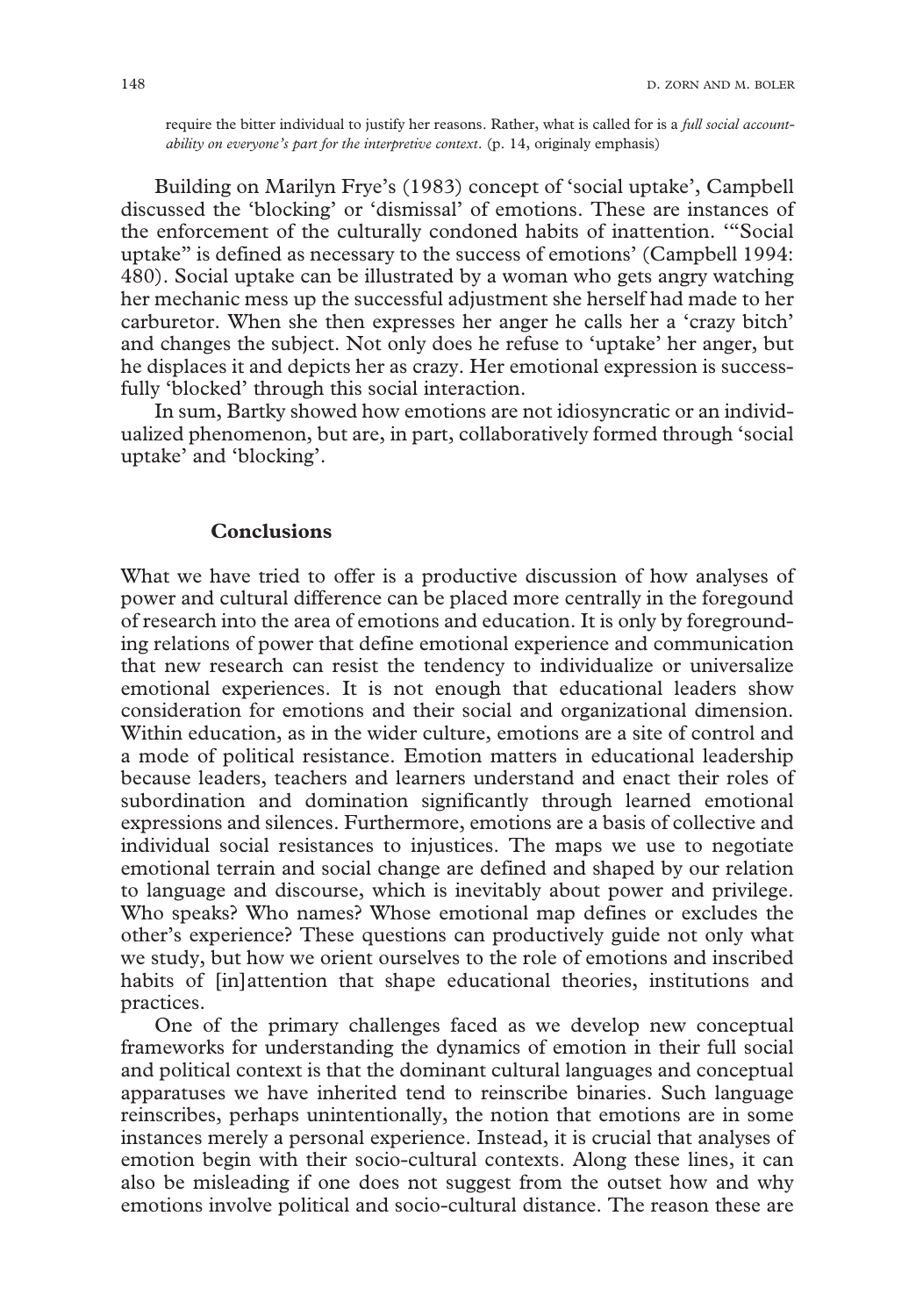crucial as foundational frameworks is because dominant cultural discourses too easily allow us to slip into a discussion of emotions that allows us to isolate them from the cultural and hegemonic shaping within social and power hierarchies that we embody and enact. The political and sociocultural dimensions of emotional geographies, in short, must be foregrounded in our analyses of educational theory and practice, and it is important not to indicate that theses are one of many optional 'add-on' aspects of a framework.

#### **References**

- Baerveldt, C. and Verheggen, T. (1999) Enactivism and the experiential reality of culture: rethinking the epistemological basis of cultural psychology. *Culture & Psychology,* **5**(2), 183–206.
- Bartky, S. (1990) *Femininity and Domination: Studies in the Phenomenology of Oppression* (New York: Routledge) (Original work published 1979).
- Beatty, B. (2000a) The emotions of educational leadership: breaking the silence. *International Journal of Leadership in Education,* **3**(4), 331–357.
- Beatty, B. (2000b) The paradox of emotion and educational leadership, keynote address presented at the *British Educational Administration and Management Annual Conference,* Bristol, UK, 22–24 **September**.
- Beatty, B. (2000c) Emotions matters in educational leadership, paper presented at the *Australian Association for Research in Education Annual Conference,* Sydney, Australia, 3 December.
- Beatty, B. (2002a) Emotional epistemologies and educational leadership: a conceptual framework, paper presented at the Annual Meeting of the *American Educational Research Association,* New Orleans, LA, 1–5 April.
- Beatty, B. (2002b) *Emotion Matters in Educational Leadership: Examining the Unexamined.* Ph.D. thesis, Ontario Institute for Studies in Education, University of Toronto.
- Beatty, B. and Brew, C. (2004) Trusting relationships and emotional epistemologies: a foundational leadership issue. *School Leadership & Management,* **24**(3), 329–356.
- Blackmore, J. (1996) Doing 'emotional labor' in the education market place: stories from the field of women in management. *Discourse,* **17**(3), 337–349.
- Boler, M. (1997) Disciplined emotions: philosophies of educated feelings. *Educational Theory,* **47**(2), 203–227.
- Boler, M. (1998) Towards a politics of emotions: bridging the chasm between theory and practice. *APA Newsletter,* **98,** 1.
- Boler, M. (1999) *Feeling Power: Emotions and Education* (New York: Routledge).
- Boler, M. (2004) Teaching for hope: the ethics of shattering world views, in: D. Liston and J. Garrison (eds) *Teaching, Learning, and Loving: Reclaiming Passion in Educational Practice* (New York: Routledge Falmer).
- Boler, M. and Zembylas, M. (2003) Discomforting truths: the emotional terrain of understanding difference, in: P. Trifonas (ed.) *Pedagogies of Difference: Rethinking Education for Social Change* (New York: Routledge Falmer).
- Campbell, S. (1994) Being dismissed: the politics of emotional expression. *Hypatia,* **9**(3), 46–65.
- Campbell, S. (1997) *Interpreting the Personal: Expression and the Formation of Feelings* (Ithaca, NY: Cornell University Press).
- Ciborra, C. (2001) In the mood for knowledge: a new study of improvisation, paper presented at the *Social Study of Information Technology Workshop,* London School of Economics, 19–20 March. Available online at: http://csrc.lse.ac.uk/events/SSIT/ciborra.pdf (accessed 25 January 2007).

Denzin, N. (1984) *On understanding emotion* (San Francisco, CA: Jossey Bass).

- Donaldson, G. (2001) *Cultivating Leadership in Schools: Connecting People, Purpose, and Practice* (New York: Teachers' College Press).
- Fortier, A. (2005) Pride politics and multiculturalist citizenship. *Ethnic and Racial Studies,* **28**(3), 559–578.
- Foster, R. and St Hilaire, B. (2004) The who, how, why, and what of leadership in secondary school improvement: lessons learned in England. *The Alberta Journal of Educational Research,* **50**(4), 354–369.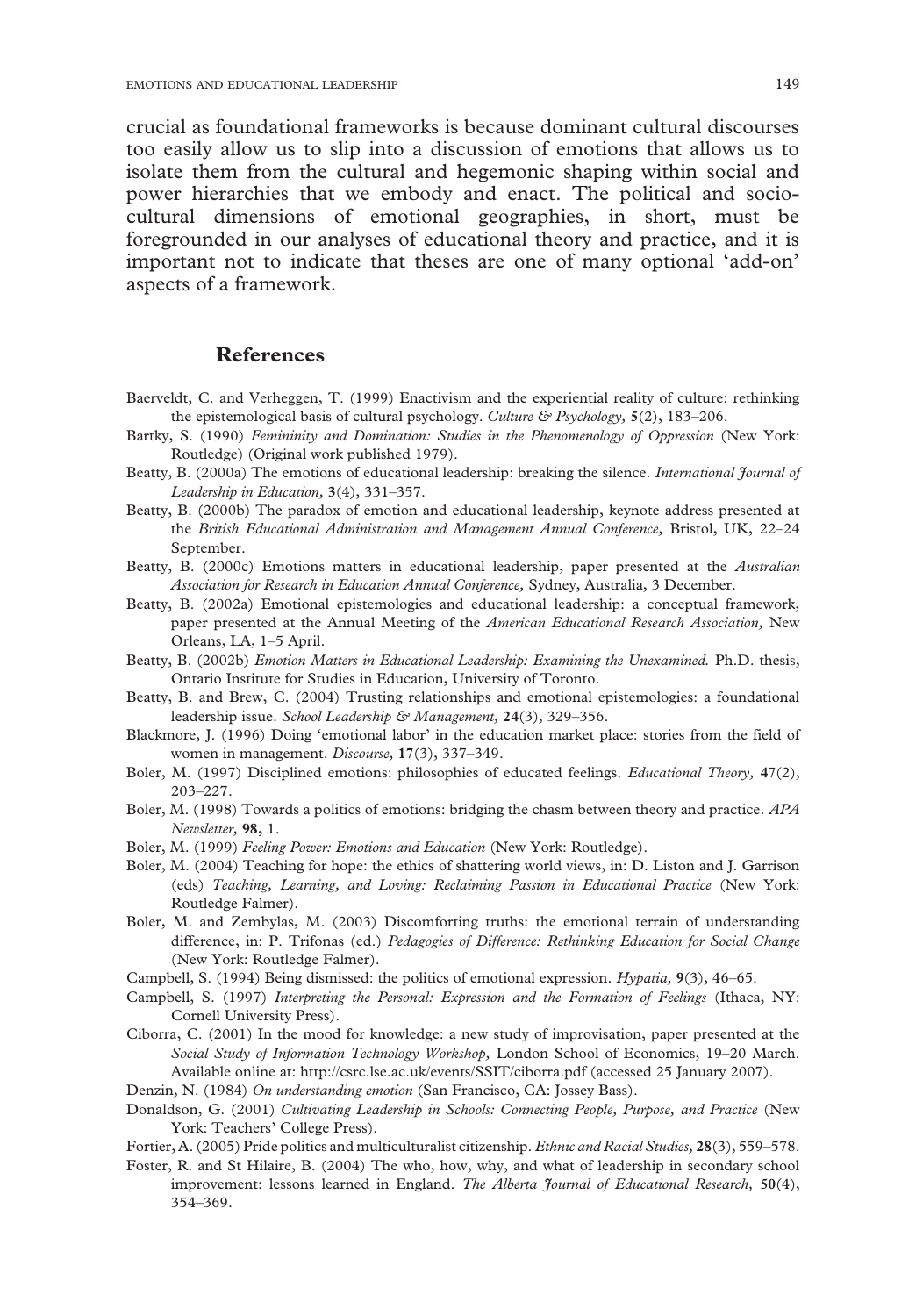Foucault, M. (1979) *Discipline & Punish: The Birth of the Prison* (New York: Vintage Books).

- Foucault, M. (1990) *The History of Sexuality, Vol. 1*, *An Introduction* (New York: Vintage Books) (Original work published 1978).
- Frye, M. (1983) *The Politics of Reality: Essays in Feminist Theory* (Trumansburg, NY: The Crossing Press).
- Garrsion, J. and O'Quinn, E. (2004) The social construction of emotional meaning across gender differences: the dangers of being dismissed, in: *The Initiative Anthology.* Available online at: http:// 72.14.205.104/search?q=cache:6OreWrhU8KoJ:www.units.muohio.edu/eap/deparments/edl/ eduleadership/anthology/RCI/COM04001.pdf+Garrison+and+O%27Quinn+social+construction+of+emotional+meaning+across+gender+differences&hl=en&gl=ca&ct=clnk&cd=1 (accessed 25 January 2007).
- Gronn, P. (2002) Distributed leadership, in: K. Leithwood and P. Hallinger (eds) *Second International Handbook of Educational Leadership and Administration* (Dordrecht: Kluwer Academic), pp. 653–696.
- Harding, J. and Pribram, E. D. (2002) The power of feeling: locating emotions in culture. *European Journal of Cultural Studies,* **5**(4), 407–426.
- Harding, J. and Pribram, E. D. (2004) Losing our cool? Following Williams and Grossberg on emotions. *Cultural Studies,* **18**(6), 863–883.
- Hargreaves, A. (2000) Mixed emotions: teachers' perceptions of their interactions with student. *Teaching and Teacher Education,* **16**, 811–826.
- Hargreaves, A. (2001). Emotional geographies of teaching. *Teachers College Record,* **103**(6), 1056–1080.
- Hargreaves, A. (2004) Inclusive and exclusive educational change: emotional responses of teachers and implications for leadership. *School Leadership & Management,* **24**(2), 287–309.
- Hargreaves, A. and Fink, D. (2006) *Sustainable Leadership* (San Francisco, CA: Jossey-Bass).
- Heck, R. and Hallinger, P. (1999) Next generation methods for the study of leadership and school improvement, in J. Murphy and K. Seashore-Louis (eds) *Handbook of Research on Educational Administration* (San Francisco, CA: Jossey-Bass), pp. 141–162.
- Heidegger, M. (1962) *Being and Time* (New York: Harper & Row).
- B.Hopkins, D. (2002) Towards 'authentic' school improvement, in: C. Reynolds and A. Griffith (Eds.) *Equity and Globalization in Education* (Calgary, AB: Detselig), pp. 71–86.
- C.Hochschild, A. (1983) *The Managed Heart: The Commercialization of Human Feeling* (Berkeley: The University of California Press).
- Jaggar, A. (1989) Love and knowledge: emotion in feminist epistemology. *Inquiry,* **32**, 151–176.
- Kelly, G. A. (1955) *The Psychology of Personal Constructs, Vol. 1* (New York: Norton).
- Kelly, G. A. (1963) *The Psychology of Personal Constructs, Vol. 2* (New York: Norton).
- Lambert, L. and Walker, D. (eds) (2002) *The Constructivist Leader,* 2nd edn (New York: Teachers College Press).
- Loader, D. (1997) *The Inner Principal* (London: Falmer Press).
- Lutz, C. (1986) Emotion, thought and estrangement: emotion as a cultural category. *Cultural Anthropology,* **1**(3), 287–309.
- Lutz, C. and White, G. M. (1986) The anthropology of emotions. *Annual Review of Anthropology,* **15,** 405–436.
- Marecek, J. (1995) Psychology and feminism: can this relationship be saved?, in: D. C. Stanton and A. J. Stewart (eds) *Feminisms in the Academy* (Ann Arbor, MI: University of Michigan Press).
- McFall, L. (1991) What's wrong with bitterness?, in: C. Card (ed.) *Feminist Ethics* (Lawrence, KS: University Press of Kansas).
- Robbins, B. (1999) *Emotion, Movement and Psychological Space: a Sketching Out of the Emotions in Terms of Temporality, Spatiality, Embodiment, Being-with, and Language.* Available online at: http:// mythosandlogos.com/emotion.html (accessed 25 January 2007).
- Schmidt, M. (2000) Role theory, emotions, and identity in the department headship of secondary schooling. *Teaching and Teacher Education,* **16**, 827–842.
- Southworth, G. (2002) Instructional leadership in schools: reflections and empirical evidence. *School Leadership and Management,* **22**, 73–91.
- Thompson, E. (1995) The mindful body: a new metaphor for biomedicine, paper presented at the *Symposium Understanding the Patient's Illness Experience,* University of Western Ontario, London, Ontario, 6 October.
- Thompson, E. (1999) Human consciousness: from intersubjectivity to interbeing. Report for The Fetzer Institute (Kalamazoo, MI: Fetzer Insitute). Available online at: http://www.philosophy.ucf.edu/pcsfetz1.html (accessed 25 January 2007).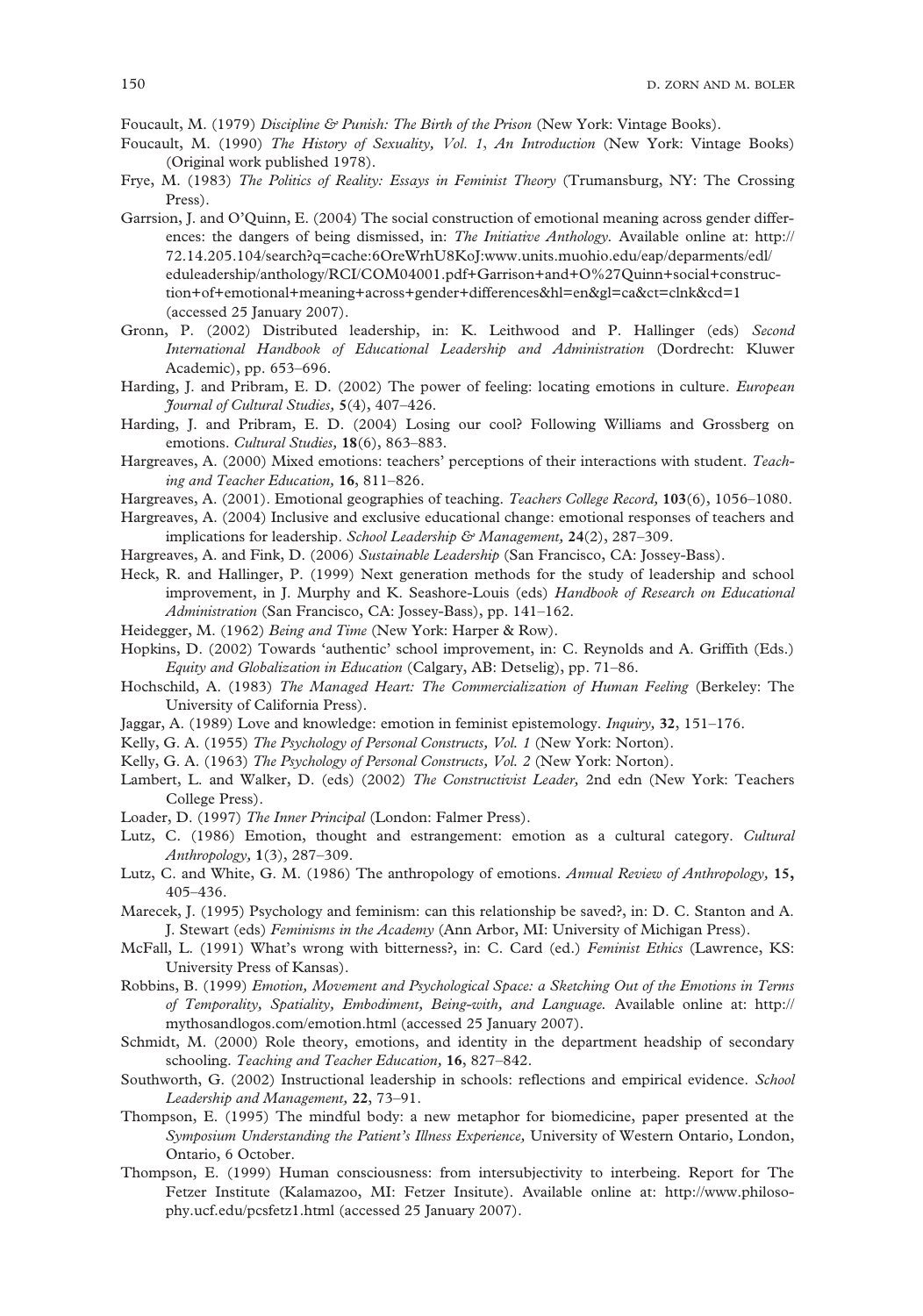Thompson, E. (2001) Empathy and consciousness. *Journal of Consciousness Studies,* **8**(5–7), 1–32.

- Thompson, E. (in press) *Mind in Life: Biology, Phenomenology, and the Sciences of Mind* (Cambridge, MA: Harvard University Press). Available online at: http://individual.utoronto.ca/evant/ Books.htm. (accessed 25 January 2007).
- Tierney, W. G. (1997) Organizational socialization in higher education. *Journal of Higher Education,* **68**(1), 1–16.
- Varela, F. J. (1996) Neurophenomenology: a methodological remedy for the hard problem. *Journal of Consciousness Studies,* **3**(40), 330–349.
- Varela, F. J. (1999) *Ethical Know-how: Action, Wisdom and Cognition* (Stanford, CA: Stanford University Press).
- Varela, F. J., Thompson, E. and Rosch, E. (1991) *The Embodied Mind: Cognitive Science and Human Experience* (Cambridge, MA: MIT Press).
- Williams, R. (1977) *Marxism and Literature* (New York: Oxford University Press).
- Yukl, G. (1998) *Leadership in Organizations* (Upper Saddle River, NJ: Prentice Hall).
- Zembylas, M. and Boler, M. (2002) On the spirit of patriotism: challenges of a 'Pedagogy of Discomfort'. *Teachers' College Record,* 12 August. Available online at: http://www.tcrecord.org/ content.asp?contentid=11007 (accessed 25 January 2007).
- Zembylas, M. and Vrasidas, C. (2004) Emotion, reason, and information and communication technologies in education: some issues in a post-emotional society. *E-Learning,* **1**(1), 105–127.